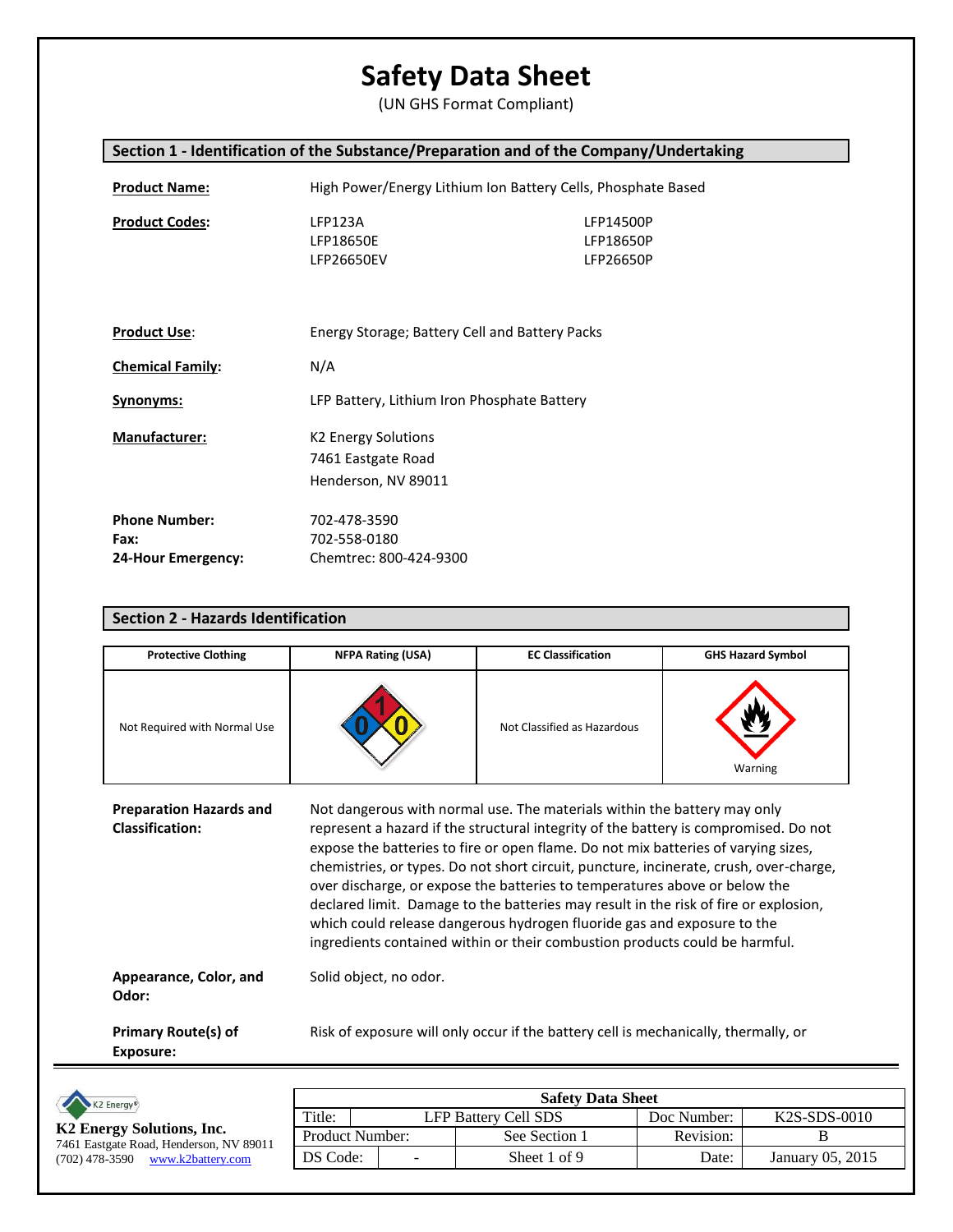(UN GHS Format Compliant)

|                                                             | electrically damaged and the enclosure is compromised. If this occurs, exposure to<br>electrolyte solutions contained within the battery cell may occur by inhalation, eye<br>contact, skin contact and ingestion.                     |
|-------------------------------------------------------------|----------------------------------------------------------------------------------------------------------------------------------------------------------------------------------------------------------------------------------------|
| <b>Potential Health Effects:</b>                            | Acute (Short Term): see Section 8 for Exposure Controls and Personal Protection.<br>In the event of disassembly or rupture, the electrolyte contained in the cell is<br>corrosive and may cause burns to skin and eyes.                |
| Inhalation:                                                 | Inhalation of material from a sealed battery is not an expected route of exposure.<br>Vapors or mists from a ruptured battery may cause respiratory irritation.                                                                        |
| Ingestion:                                                  | Swallowing of material from a sealed battery is not an expected route of exposure.<br>Swallowing mists from a ruptured battery may cause respiratory irritation, chemical<br>burns of the mouth and gastrointestinal tract irritation. |
| Skin:                                                       | Contact between the battery and skin will not cause any harm. Skin contact with<br>positive and negative terminals of high voltages may cause burns to the skin. Skin<br>contact with a ruptured battery can cause skin irritation.    |
| Eye:                                                        | Eye contact with the contents of a ruptured battery can cause severe irritation to<br>the eye.                                                                                                                                         |
| <b>Medical Conditions</b><br><b>Aggravated by Exposure:</b> | Medical conditions related to potential exposure modalities may be exacerbated by<br>exposure to the materials.                                                                                                                        |

### **Section 3 - Composition/Information on Ingredients**

As manufactured and under normal use, this battery is not expected to expose user to hazardous ingredients.

USA: This item is an article pursuant to 29 CFR 1910.1200 and, as such, is not subject to the OSHA Hazard Communication Standard requirement. The information contained in this Safety Data Sheet contains valuable information critical to the safe handling and proper use of the product. This SDS should be retained and available for employees and other users of this product.

Canada: This is not a controlled product under WHMIS. This product meets the definition of a "manufactured article" and is not subject to the regulations of the Hazardous Products Act.

European Communities (EC): This product is not classified as hazardous according to Regulation (EC) No. 1272/2008. This product contains dangerous ingredients however, there is no expected release during use of the product and there is a barrier preventing exposure of the user and the environment.

|                                  |                | Percent of  |                                                       |
|----------------------------------|----------------|-------------|-------------------------------------------------------|
| <b>Common Chemical Name</b>      | CAS#           | Content (%) | <b>Classification and Hazard Labeling</b>             |
| Lithium Iron Phosphate (LiFePO4) | 15365-14-7     | $25 - 35$   | Eye, Skin, Respiratory Irritant                       |
| Carbon, as Graphite              | 7440-44-0      | $12 - 18$   | Eye, Skin, Respiratory Irritant                       |
| Aluminum Metal                   | 7429-90-5      | $3 - 7$     | Inert                                                 |
| <b>Copper Metal</b>              | 7440-50-8      | $5-9$       | Inert                                                 |
| Electrolyte:                     |                |             | Mixture: Flammable; Reactive; Sensitizer; Eye, Skin & |
| Ethylene carbonate               | $96 - 49 - 1$  | $3 - 5$     | Respiratory Irritant                                  |
| Dimethyl carbonate               | 616-38-6       | $3 - 5$     |                                                       |
| Ethyl methyl carbonate           | 623-53-0       | $3 - 5$     |                                                       |
| Lithium Hexafluorophosphate      | 21324-40-3     | $1 - 3$     |                                                       |
| Polypropylene                    | 9003-07-0      | $2 - 3$     | Inert                                                 |
| Mild steel can & cap             | Not applicable | 18-22       | Inert                                                 |

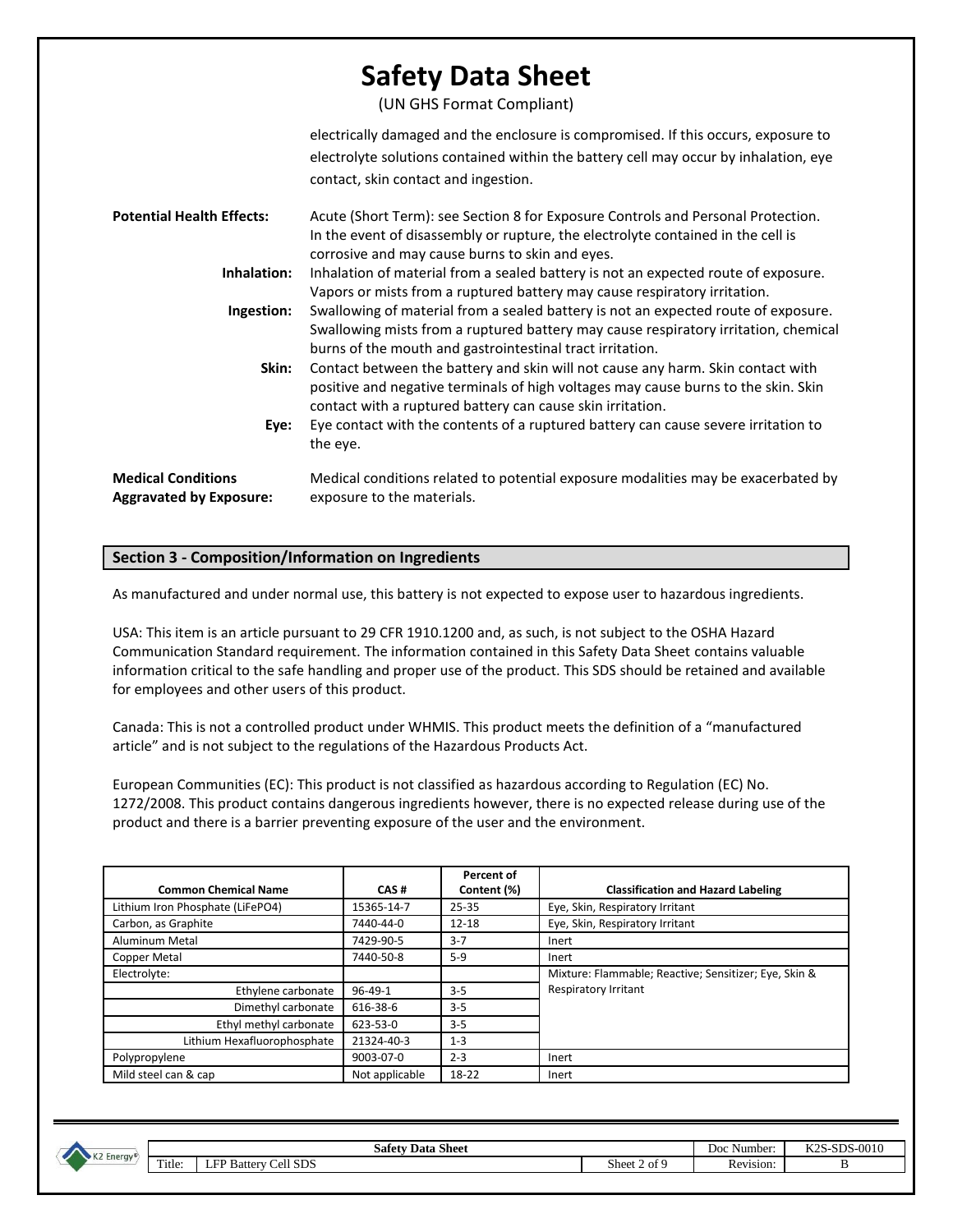(UN GHS Format Compliant)

| Section 4 - First Aid Measures |                                                                                                                                                                                                                                                                                                                                                                                                    |
|--------------------------------|----------------------------------------------------------------------------------------------------------------------------------------------------------------------------------------------------------------------------------------------------------------------------------------------------------------------------------------------------------------------------------------------------|
| <b>Skin Contact:</b>           | Contact with internal contents may cause burns. If skin contact with internal<br>contents occurs, remove affected articles of clothing. Wash affected area with<br>lukewarm water for at least 30 minutes. If irritation or pain persists, seek<br>medical attention. Decontaminate affected articles of clothing before reuse or<br>discard.                                                      |
| <b>Eye Contact:</b>            | Contact with internal contents may cause burns. If eye contact with internal<br>contents occurs, wash out affected eye with gentle flowing lukewarm water<br>while holding eyelids open for at least 30 minutes. Rinse with neutral saline<br>solution if possible. Use caution not to rinse contaminated water into the<br>unaffected eye, nose, mouth, or onto the face. Seek medical attention. |
| Inhalation:                    | If internal contents are inhaled, move victim to fresh air and remove source of<br>contamination from area. Seek medical advice.                                                                                                                                                                                                                                                                   |
| Ingestion:                     | If ingestion of internal contents occurs, rinse mouth thoroughly with water. DO<br>NOT INDUCE VOMITING. If vomiting occurs naturally, have victim lean forward<br>to reduce risk of aspiration and continue to rinse mouth with water. Seek<br>medical attention immediately.                                                                                                                      |
| <b>Caution:</b>                | In all cases evacuate the contaminated area. If irritation persists, seek medical<br>assistance at once.                                                                                                                                                                                                                                                                                           |

## **Section 5 - Fire Fighting Measures**

| NFPA:                                         |                                                                                                                                                                                                                                                                                                                                                                                                                             |
|-----------------------------------------------|-----------------------------------------------------------------------------------------------------------------------------------------------------------------------------------------------------------------------------------------------------------------------------------------------------------------------------------------------------------------------------------------------------------------------------|
| Health:<br>Flammability:                      | $\Omega$<br>1                                                                                                                                                                                                                                                                                                                                                                                                               |
| Instability:                                  | 0                                                                                                                                                                                                                                                                                                                                                                                                                           |
| <b>Suitable Extinguishing Media:</b>          | Water, carbon dioxide, dry chemical powder and foam are most effective means<br>to extinguish a battery fire                                                                                                                                                                                                                                                                                                                |
| <b>Unsuitable Extinguishing</b><br>Media:     | Not Applicable                                                                                                                                                                                                                                                                                                                                                                                                              |
| <b>Fire Fighting Procedure:</b>               | Wear fully protective gear, including self-contained positive pressure breathing<br>apparatus, goggles, fireproofing jacket and gloves. Caution is advised during<br>application of water because burning particles may be ejected from the fire.                                                                                                                                                                           |
| <b>Unusual Fire and Explosion</b><br>Hazards: | Exposing battery cell to excessive heat, fire or over voltage condition may cause<br>a leak, fire, hazardous vapors and hazardous decomposition products. Damaged<br>or opened cells or batteries can result in rapid heating and the release of<br>flammable vapors and potentially dangerous gases that may be heavier than air<br>and could travel along the ground or be moved by ventilation to an ignition<br>source. |



**Safety Data Sheet**<br>
Sheet 3 of 9<br>
Revision: B<br>
B Title: LFP Battery Cell SDS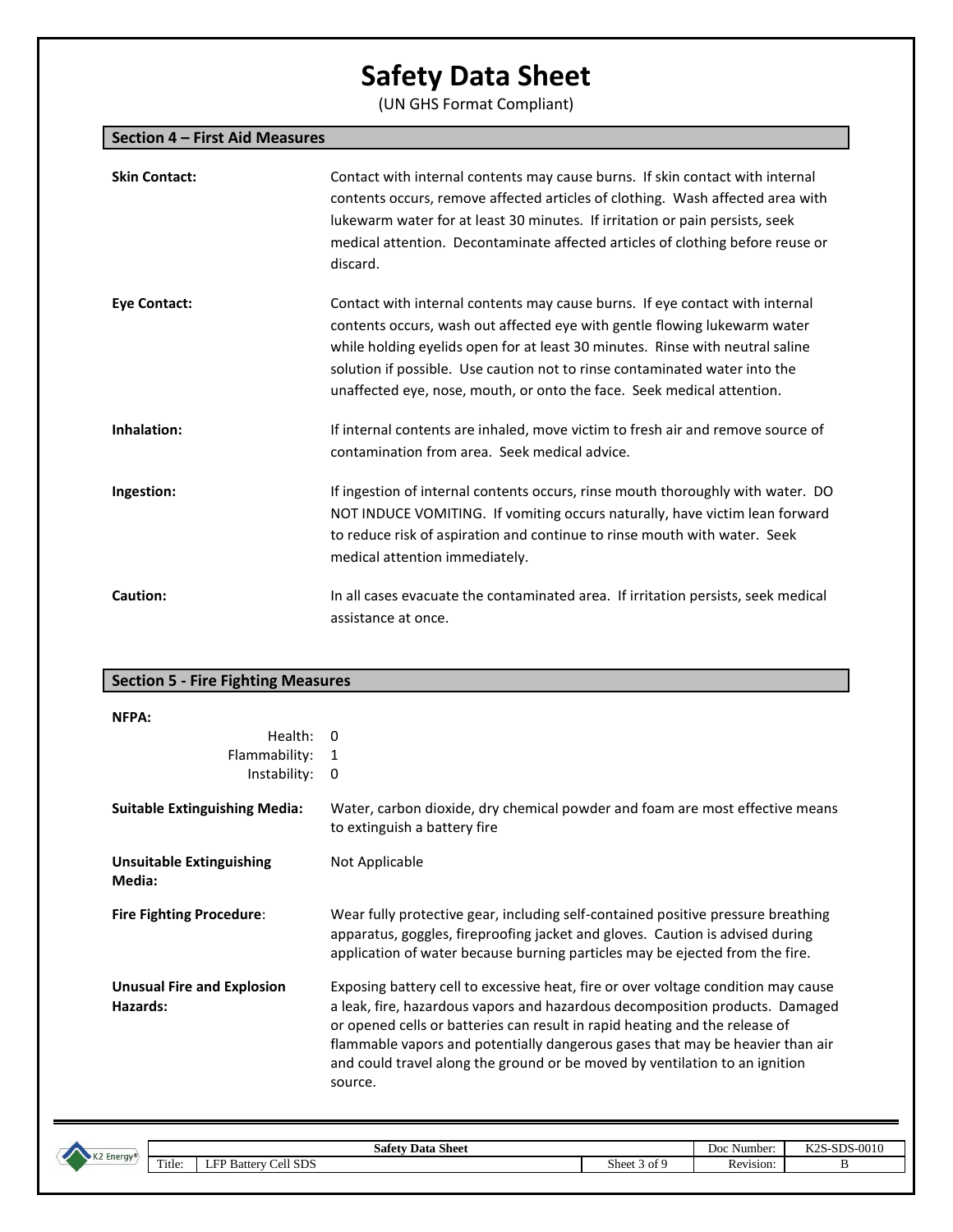(UN GHS Format Compliant)

| <b>Specific Hazards from the</b> | The interaction of water or water vapor and exposed lithium                       |
|----------------------------------|-----------------------------------------------------------------------------------|
| <b>Chemical:</b>                 | hexafluorophosphate (Li PF6) may result in the generation of hydrogen and         |
|                                  | hydrogen fluoride (HF) gas. Contact with battery electrolyte may be irritating to |
|                                  | skin, eyes and mucous membranes. Fire will produce irritating, corrosive and/or   |
|                                  | toxic gases. Fumes may cause dizziness or suffocation.                            |

### **Section 6 - Accidental Release Measures**

| <b>Personal Precautions:</b>      | Hazardous material contained within the batteries cells will only be expelled if<br>the battery is damaged or abused. If an accidental release occurs, personnel in<br>the immediate vicinity should ensure containment measures and evacuation<br>procedures are performed rapidly before any clean up. All non-required<br>personnel for containment and clean up should observe the evacuation<br>procedures.                        |
|-----------------------------------|-----------------------------------------------------------------------------------------------------------------------------------------------------------------------------------------------------------------------------------------------------------------------------------------------------------------------------------------------------------------------------------------------------------------------------------------|
| <b>Evacuation Procedures:</b>     | If an accidental release occurs, evacuate the area, except for required<br>containment and clean up personnel. Maintain a minimum clearance of 25<br>meters (75 feet) in all directions. Stay upwind of the release, keep out of low<br>areas, and ventilate closed areas before re-entering.                                                                                                                                           |
| <b>Environmental Precautions:</b> | Prevent released material from contaminating soil or entering sewers or<br>waterways by capping drains or placing up barriers.                                                                                                                                                                                                                                                                                                          |
| <b>Containment Procedures:</b>    | Stop the release if safe to do so. Contain any spilled liquid with dry sand, earth,<br>or vermiculite. Move the damaged object to an isolated area, containment<br>chamber, or cover with a fire proof containment blanket if safe to do so. Clean<br>up spills immediately.                                                                                                                                                            |
| <b>Clean Up Procedures:</b>       | Wear adequate personal protective equipment as indicated in Section 8. Absorb<br>spilled liquid material with an inert absorbent (dry sand, earth, or vermiculite)<br>material. Collect all debris and contaminated absorbent into an acceptable<br>waste container and dispose of according to directions in Section 13. Scrub the<br>spill area with detergent and water; collect all contaminated wash water for<br>proper disposal. |

| Section 7 – Handling and Storage               |                                                                                                                                                                                                                                                                                                                                       |  |  |  |
|------------------------------------------------|---------------------------------------------------------------------------------------------------------------------------------------------------------------------------------------------------------------------------------------------------------------------------------------------------------------------------------------|--|--|--|
| <b>Handling Precautions:</b>                   | Do not expose battery or cell to extreme temperatures or fire. Do not<br>disassemble, crush or puncture battery. Do not overcharge or over discharge<br>the battery. Do not mix batteries of varying types or sizes. Do not connect<br>(short circuit) positive and negative terminals or place the batteries on<br>conductive metal. |  |  |  |
| <b>Safe Storage</b><br><b>Recommendations:</b> | Insulate positive and negative terminals, when not in use, to avoid short circuit.<br>Ensure sufficient clearance between batteries and other surfaces. Store in a dry,                                                                                                                                                               |  |  |  |

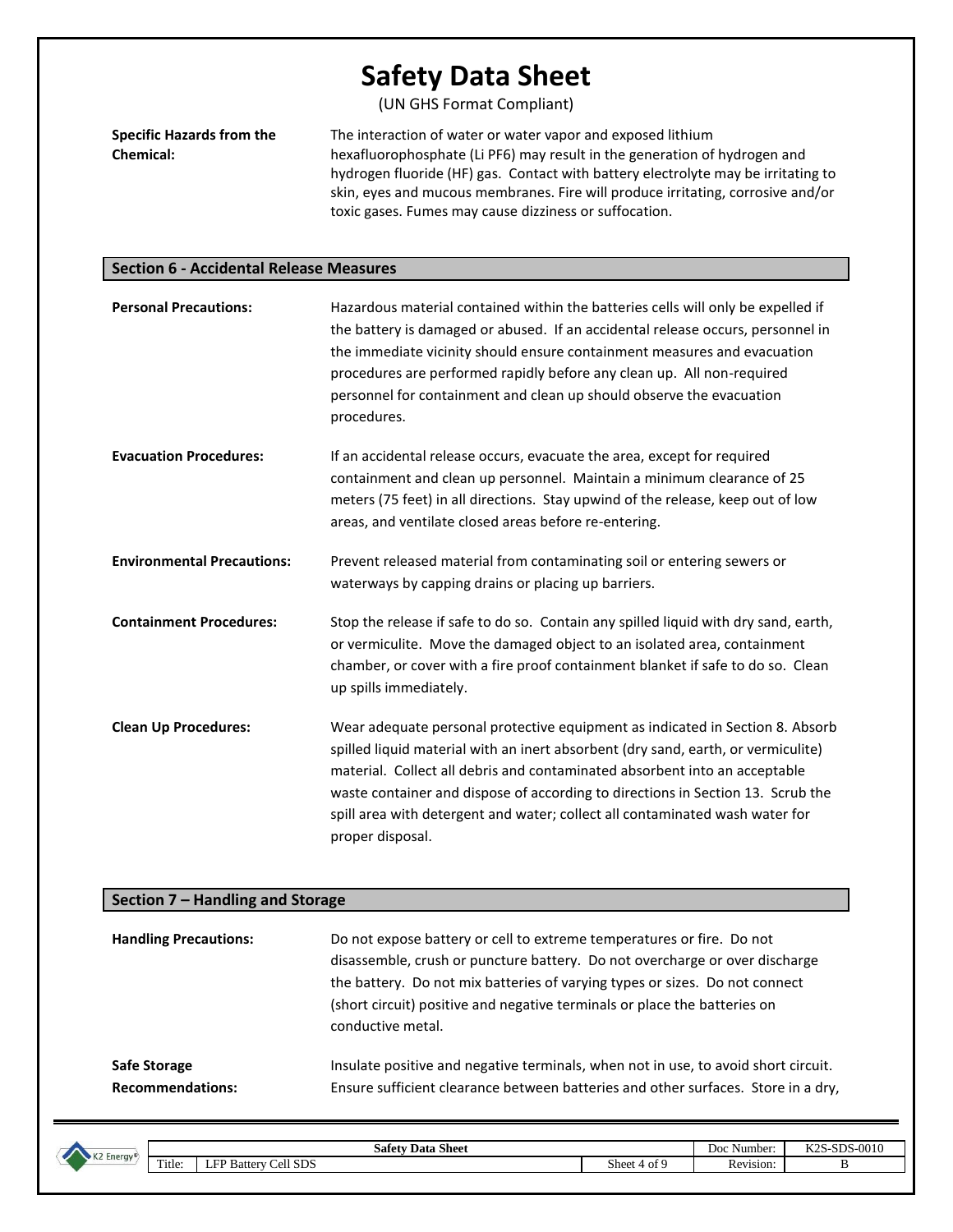(UN GHS Format Compliant)

cool (25°C +/-5°C, 10-50% RH) and well-ventilated area. Elevated temperatures can result in reduced battery life and venting of flammable liquid and gases. Keep batteries away from strong oxidizers and acids. Keep out of reach of children.

### **Section 8 – Exposure Controls and Personal Protection**

| <b>Personal Protection:</b>    |                                                                                                                                                                                     |
|--------------------------------|-------------------------------------------------------------------------------------------------------------------------------------------------------------------------------------|
| <b>Respiratory Protection:</b> | Not necessary under normal use. In case of battery or cell rupture, use a self-<br>contained full face respiratory mask.                                                            |
| <b>Skin Protection:</b>        | Not necessary under normal use. Wear rubber apron and Viton rubber gloves if<br>handling a ruptured or leaking battery cell.                                                        |
| <b>Eye Protection:</b>         | Not necessary under normal use. Wear safety goggles if handling a ruptured or<br>leaking battery cell.                                                                              |
| <b>Engineering Controls:</b>   | Use local exhaust ventilation or other engineering controls to control sources of<br>dust, mist, fume and vapor.                                                                    |
| <b>Exposure Limits:</b>        | Exposures to hazardous substances are not expected when product is used for<br>its intended purpose. In the event of rupture or disassembly the following<br>exposure limits apply. |

| <b>Common Chemical Name/General Name</b> | <b>OSHA PEL-TWA</b>             | ACGIH (2010) TLV-TWA            |
|------------------------------------------|---------------------------------|---------------------------------|
| Lithium Iron Phosphate                   | 10.0 mg/m3 (as iron fume)       | 5.0 mg/m3 (as iron fume)        |
| Electrolyte                              | Not Established                 | Not Established                 |
| Carbon, As Graphite                      | 5.0 mg/m3 (respirable fraction) | 2.0 mg/m3 (respirable fraction) |
|                                          |                                 |                                 |
| Notes:                                   |                                 |                                 |

Notes:

OSHA: Occupational Safety and Health Administration

PEL-TWA: Permissible Exposure Limits-Time Weighted Average Concentration

ACGIH: American Council of Government Industrial Hygienists

TLV-TWA: Threshold Limit Value-Time Weighted Average Concentration

#### **Section 9 – Physical and Chemical Properties**

| Appearance:                          | Cell Battery   | Physical State:                         | Solid          |
|--------------------------------------|----------------|-----------------------------------------|----------------|
| Color:                               | Not Applicable | pH:                                     | Not Applicable |
| Odor Type:                           | Odorless       | Odor Threshold:                         | Not Applicable |
| Melting Point:                       | Not Applicable | Freezing Point:                         | Not Applicable |
| <b>Boiling Point:</b>                | Not Applicable | <b>Boiling Range:</b>                   | Not Applicable |
| Flash Point and Method (C°):         | Not Applicable | Evaporative Rate: (n-Butyl Acetate = 1) | Not Applicable |
| Flammability:                        | Not Applicable | Flammability/Explosive Limits (%):      | Not Applicable |
| <b>Oxidizing Properties:</b>         | Not Applicable | Viscosity:                              | Not Applicable |
| Relative Density:                    | Not Applicable | Auto Ignition Temperature (C°):         | Not Applicable |
| Solubility in Water:                 | Insoluble      | Vapor Pressure: (mm Hg @ 20 C°)         | Not Applicable |
| Water/ Oil Distribution Coefficient: | Not Applicable | Vapor Density: (Air = 1)                | Not Applicable |
| Decomposition Temperature:           | Not Applicable |                                         |                |

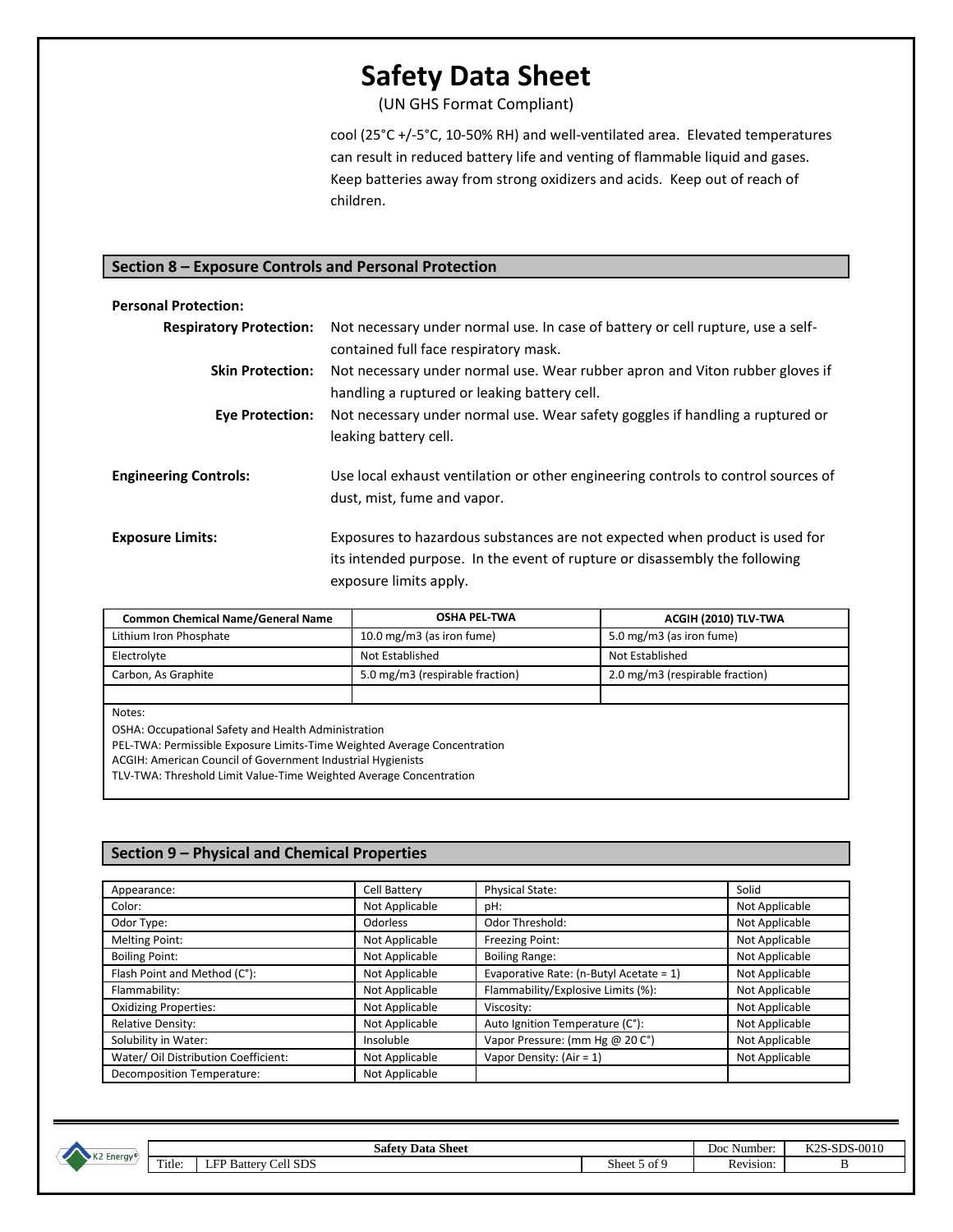(UN GHS Format Compliant)

|                                 | Section 10 – Stability and Reactivity                                                                                             |  |  |
|---------------------------------|-----------------------------------------------------------------------------------------------------------------------------------|--|--|
| <b>Reactivity:</b>              | Not Available                                                                                                                     |  |  |
| <b>Chemical Stability:</b>      | Stable under normal use.                                                                                                          |  |  |
| Other:                          |                                                                                                                                   |  |  |
| <b>Possibility of Hazardous</b> | Hydrogen fluoride gas may be produced in reaction with water.                                                                     |  |  |
| <b>Reactions:</b>               |                                                                                                                                   |  |  |
| <b>Conditions to Avoid:</b>     | Avoid exposing battery to high temperatures. Do not incinerate, deform,<br>mutilate, crush, pierce, short circuit or disassemble. |  |  |
| <b>Incompatible Materials:</b>  | Not Applicable                                                                                                                    |  |  |
| <b>Hazardous Decomposition</b>  | Combustible vapors may be released if exposed to fire.                                                                            |  |  |
| <b>Products:</b>                |                                                                                                                                   |  |  |
|                                 |                                                                                                                                   |  |  |

## **Section 11 – Toxicological Information**

| <b>Short and Long Term Exposure</b>    |                                                                                    |
|----------------------------------------|------------------------------------------------------------------------------------|
| <b>Effect Information:</b>             |                                                                                    |
| Inhalation:                            | Toxicity data and effects of inhalation exposure are not available. Not a likely   |
|                                        | route of exposure under normal use.                                                |
| Ingestion:                             | Toxicity data and effects of ingestion exposure are not available. Not a likely    |
|                                        | route of exposure under normal use.                                                |
| <b>Skin Contact:</b>                   | Toxicity data and effects of skin contact exposure are not available. Not a likely |
|                                        | route of exposure under normal use.                                                |
| <b>Eye Contact:</b>                    | Toxicity data and effects of eye contact exposure are not available. Not a likely  |
|                                        | route of exposure under normal use.                                                |
|                                        |                                                                                    |
| <b>Other Toxicity and Effect</b>       |                                                                                    |
| Information:                           |                                                                                    |
| Irritation:                            | Risk of irritation only occurs if battery cells are mechanically, thermally or     |
|                                        | electrically damaged and the enclosure is compromised. If this occurs, irritation  |
|                                        | to the skin, eyes, and respiratory tract may occur.                                |
| <b>Neurological Effects:</b>           | No information is available at this time.                                          |
| Sensitization:                         | The nervous system and organs may be sensitized by exposure to a damaged or        |
|                                        | compromised battery cell enclosure.                                                |
| Teratogenicity:                        | No information is available at this time.                                          |
| <b>Reproductive Toxicity:</b>          | No information is available at this time.                                          |
| <b>Mutagenicity (Genetic Effects):</b> | No information is available at this time.                                          |
| <b>Toxicologically Synergistic</b>     | No information is available at this time.                                          |
| <b>Materials:</b>                      |                                                                                    |
| Carcinogenicity:                       | Normal use will not result in exposure to substances that are considered human     |
|                                        | carcinogens by IARC (International Agency for Research on Cancer), ACGIH           |
|                                        | (American Conference of Governmental Industrial Hygienists), OSHA or NTP           |
|                                        | (National Toxicology Program).                                                     |
|                                        |                                                                                    |

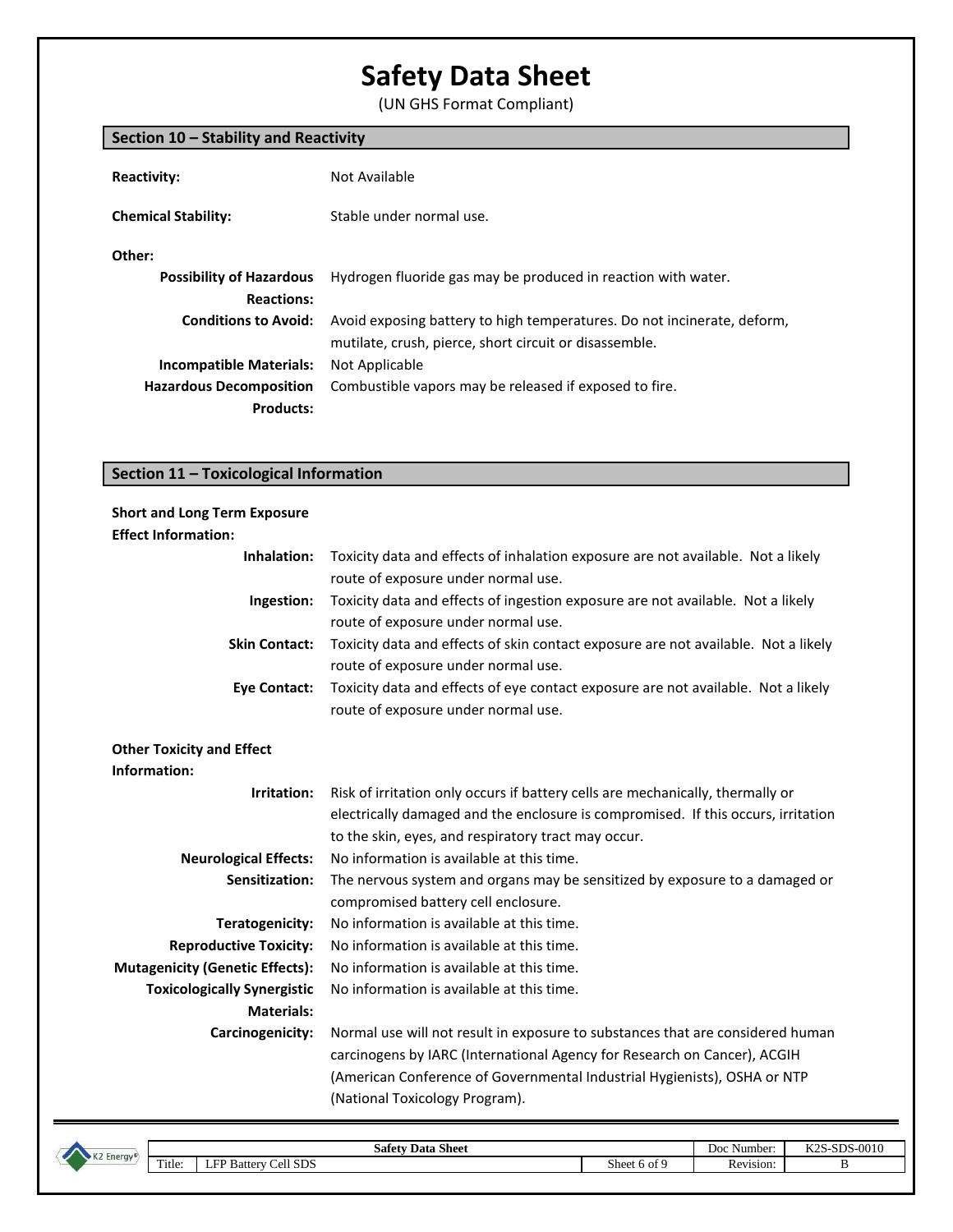(UN GHS Format Compliant)

|  |  | Section 12 - Ecological Information |  |  |
|--|--|-------------------------------------|--|--|
|--|--|-------------------------------------|--|--|

| <b>Bioaccumulative potential:</b> | Not available. |
|-----------------------------------|----------------|
| Persistence and degradability:    | Not available. |
| <b>Mobility:</b>                  | Not available. |
| Ecotoxicity:                      | Not available. |
| <b>Other Adverse Effects:</b>     | Not available. |

| Section 13 - Disposal Considerations |                                                                                                                                                                                               |  |
|--------------------------------------|-----------------------------------------------------------------------------------------------------------------------------------------------------------------------------------------------|--|
| <b>Waste Disposal Method:</b>        | Recycling is encouraged. Do NOT dump into sewage or water bodies. Dispose<br>of in accordance with local, state and federal laws and regulations.                                             |  |
| <b>Special Precautions:</b>          | Discharge batteries fully and cap terminals before disposal. Handle according to<br>Section 7 and Section 8 to minimize exposure.                                                             |  |
| <b>Regional Regulations:</b>         |                                                                                                                                                                                               |  |
| USA:                                 | Dispose of in accordance with local, state and federal laws and regulations.                                                                                                                  |  |
| Canada:                              | Dispose of in accordance with local, state and federal laws and regulations.                                                                                                                  |  |
| EC:                                  | Dispose of in accordance with relevant EC Directives and national, regional, or<br>local regulations. Use appropriate code from European Waste Catalogue (EWC)<br>for disposal within the EC, |  |
| Other:                               | Dispose of in accordance with local, state and federal laws and regulations.                                                                                                                  |  |

### **Section 14 – Transport Information**

K2 Energy Cells listed in Section 1 are designed to comply with standard international shipping regulations including the UN Recommendations on the Transport of Dangerous Good; the IATA Dangerous Goods Regulations; the International Maritime Dangerous Goods Code; and the US DOT Regulations for the safe transportation of lithium batteries. As required by the regulation directives, the cells have passed the UN Manual of Test and Criteria Part III, Subsection 38.3.

| <b>ICAO Classification:</b>                    | (International Civil Aviation Organization)                                                  |
|------------------------------------------------|----------------------------------------------------------------------------------------------|
| <b>UN Number:</b>                              | UN3480                                                                                       |
| UN Proper Shipping Name: LITHIUM ION BATTERIES |                                                                                              |
| <b>Transport Hazard Class: Class 9</b>         |                                                                                              |
| Packing Group Number: Packing Group II         |                                                                                              |
|                                                | Notes and Exceptions: Packaging, markings, and documentation requirements are defined in the |
|                                                | International Air Transport Association (IATA) Dangerous Goods Regulations                   |



**Safety Data Sheet** Doc Number: K2S-SDS-0010 Title: LFP Battery Cell SDS Beet 7 of 9 Revision: B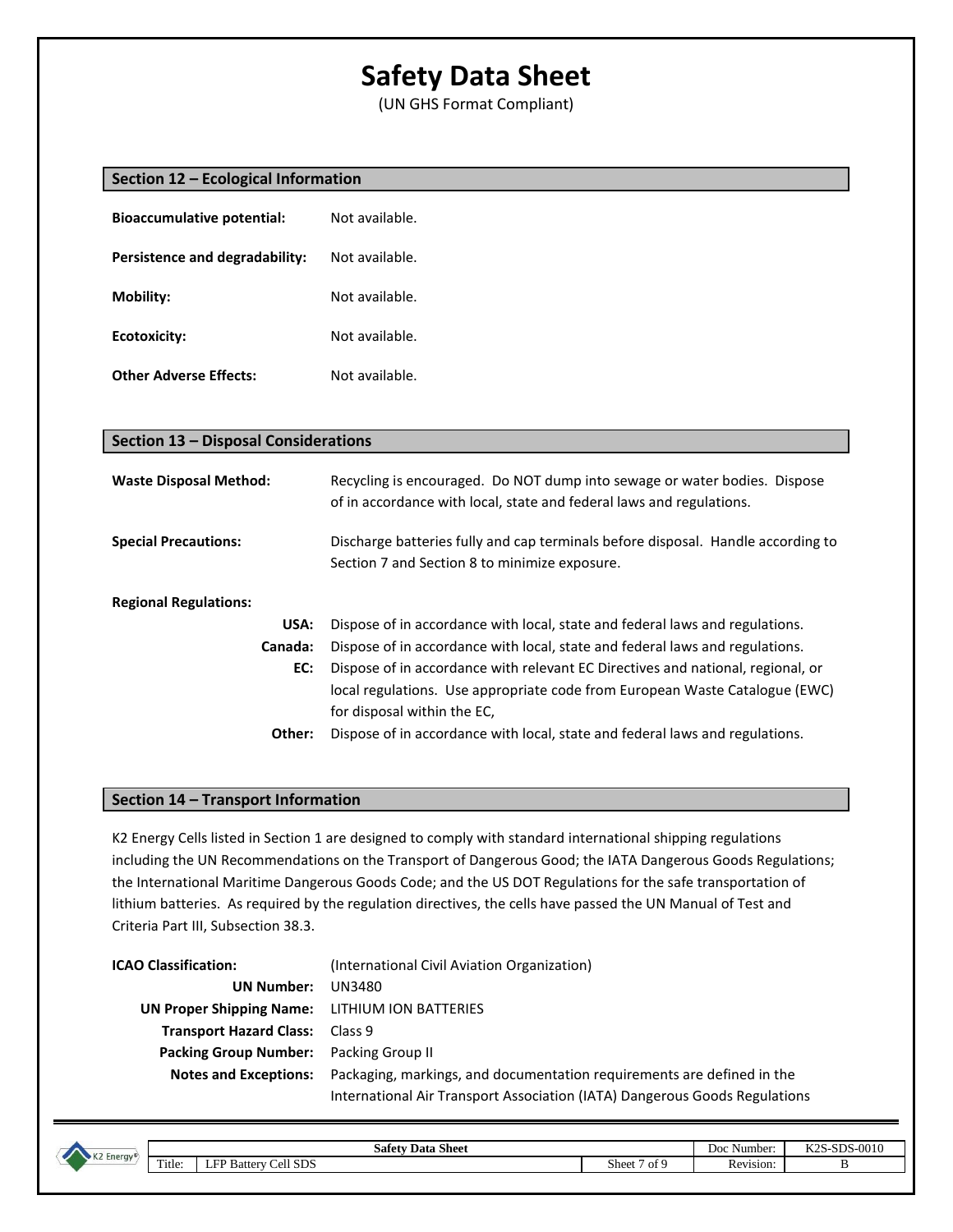(UN GHS Format Compliant)

(DGR) Packing Instructions 965.

In some cases, excepted cells and batteries are allowed to be transported internationally without Class 9 packaging and in some circumstances markings, but must conform to other requirements as stipulated in Packing Instructions 965 of the IATA DGR.

| <b>IMDG Classification:</b>     | (International Maritime Dangerous Goods)                                                                                                                   |
|---------------------------------|------------------------------------------------------------------------------------------------------------------------------------------------------------|
| <b>UN Number:</b>               | <b>UN3480</b>                                                                                                                                              |
| <b>UN Proper Shipping Name:</b> | LITHIUM ION BATTERIES                                                                                                                                      |
| <b>Transport Hazard Class:</b>  | Class 9                                                                                                                                                    |
| <b>Packing Group Number:</b>    | Packing Group II                                                                                                                                           |
| <b>Notes and Exceptions:</b>    | Packaging, markings, and documentation requirements are defined in the IMDG<br>code Packing Instructions P903.                                             |
|                                 | In some cases, excepted cells and batteries are allowed to be transported<br>internationally without Class 9 packaging and in some circumstances markings, |
|                                 | but must conform to Special Provision 188 under the IMDG code.                                                                                             |
| <b>U.S. HMR Classification:</b> | (United States Hazardous Materials Regulations)                                                                                                            |
| <b>UN Number:</b>               | <b>UN3090</b>                                                                                                                                              |
|                                 |                                                                                                                                                            |
| <b>UN Proper Shipping Name:</b> | LITHIUM BATTERY                                                                                                                                            |
| <b>Transport Hazard Class:</b>  | Class 9                                                                                                                                                    |
| <b>Packing Group Number:</b>    | Packing Group II                                                                                                                                           |
| <b>Notes and Exceptions:</b>    | Packaging, markings, and documentation requirements are defined in Title 49 of                                                                             |
|                                 | the Code of Federal Regulations (CFR), Section 173.185. of the U.S. HMR.                                                                                   |
|                                 | In some cases, excepted cells and batteries are allowed to be transported within                                                                           |
|                                 | the US without Class 9 packaging and markings, but must conform to other                                                                                   |
|                                 | requirements as stipulated in Special Provisions 188 and 189 in the 49 CFR                                                                                 |

### **Section 15 – Regulatory Information**

#### **USA**

|        | <b>OSHA HCS</b>            | This SDS complies with requirements of the Hazard Communication Standard<br>(HCS) 29 CFR 1910.1200(g) and Appendix D.                                      |
|--------|----------------------------|------------------------------------------------------------------------------------------------------------------------------------------------------------|
|        | <b>EPA TSCA Status:</b>    | All ingredients in the product are listed on the TSCA inventory.                                                                                           |
|        | <b>EPA SARA Title III:</b> |                                                                                                                                                            |
|        | Sec. 302/304:              | None                                                                                                                                                       |
|        | Sec. 311/312:              | None                                                                                                                                                       |
|        | Sec. 313:                  | None                                                                                                                                                       |
|        | <b>EPA CERCLA RQ:</b>      | None                                                                                                                                                       |
|        | <b>California Prop 65:</b> | This product does not contain chemicals known to the State of California to<br>cause cancer or reproductive toxicity.                                      |
| Canada |                            | This product has been classified in accordance with the hazard criteria of the<br>Controlled Products Regulations and the SDS contains all the information |